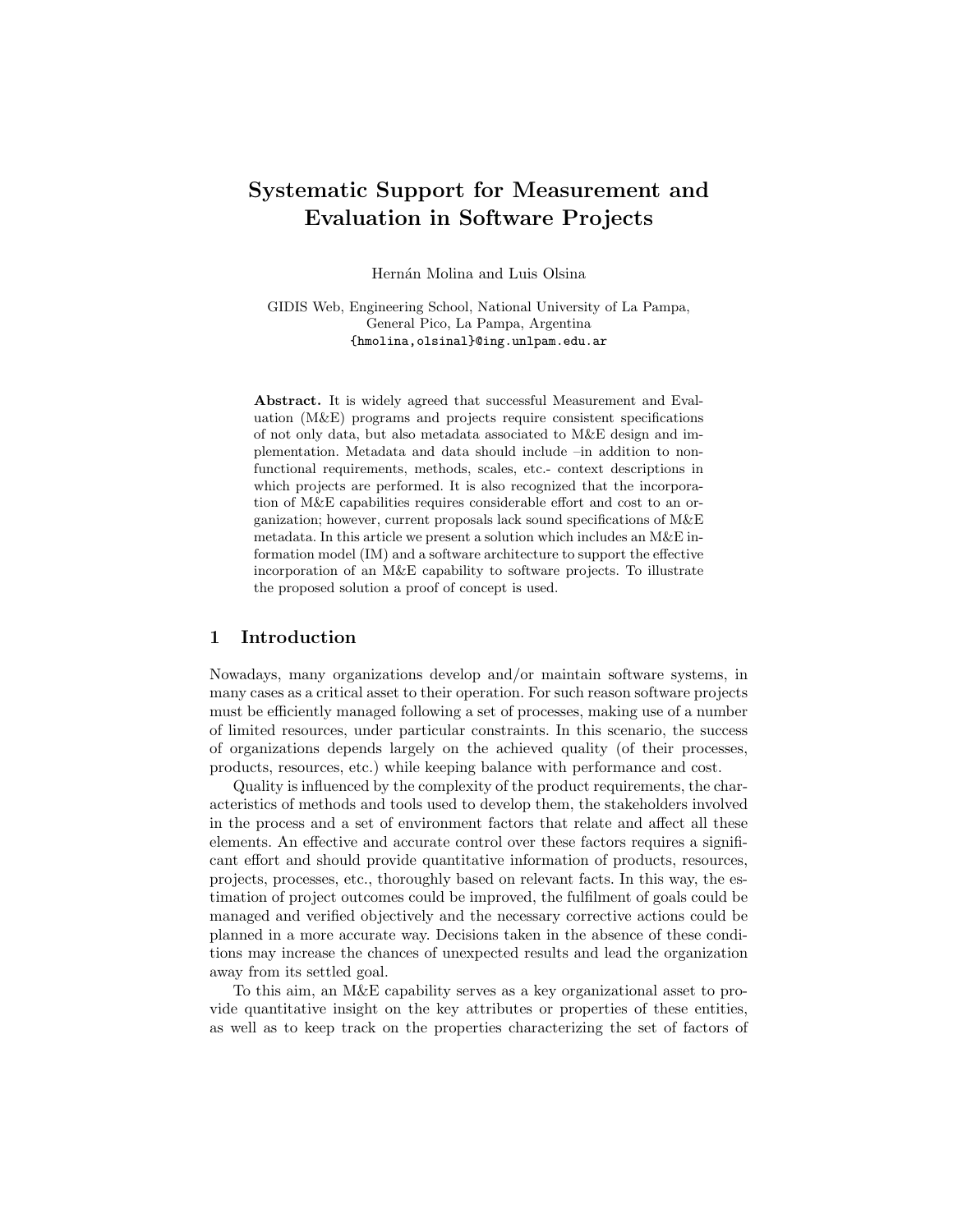the environment that affect the overall quality. However, in order to this M&E capability delivers consistent and coherent results as input for decision making, it should be built on clearly specified and structured IMs providing a way to explicitly represent meta-data and data regarding: (a) information needs and goals specifications; (b) entities being measured and evaluated; (c) specifications of entities' attributes; (d) descriptions of the relevant contexts in which M&E are performed; (e) quality models representing the non-functional requirements established by the information need; (f) specifications of how to obtain attribute values (measurement methods) and how to represent them (scales and units);  $(g)$ the measured values and related descriptions; (h) specifications of how to interpret characteristics and attributes values to satisfy the stated information need; and (i) resulting values corresponding to non-functional requirements' interpretations either in a quantitative or categorical way. The IM should also allow these meta-data and data be recorded, accessed and used in decision making to enable the organization to effectively achieve its goals.

In this article we emphasize on some of the M&E elements of a conceptual framework, called C-INCAMI [1, 2], that addresses the above concerns. C-INCAMI defines in a clearly and structured form the concepts, properties and relations describing the meta-data and data necessary to specify M&E activities. All its elements are semantically defined in an ontology and supported by a process definition and methodology [3, 4].

Particularly, we highlight the following issues of C-INCAMI with regard to the previous INCAMI version [4, 5]:

- 1. the incorporation of the context-aware approach to allow the structured specification of the relevant context in which M&E is performed –as recommended in [6, 7]; and
- 2. the incorporation of the meta-data necessary to integrate the information (concepts and instances) from the application domain of the organization to the specifications made with C-INCAMI. We argue this integration mechanism eases the inclusion of an M&E capability to the organization's projects.

The rest of this article is outlined as follows: In Section 2 related works are reviewed emphasizing the problems found. Then, in Section 3 the C-INCAMI IM is described, providing also a proof of concept. Additionally the mechanism designed to integrate information from the organization's domain space to M&E meta-data and data is presented. Then in Section 4 architectural issues to support C-INCAMI are addressed. Finally, in Section 5 conclusions are drawn and future work is outlined.

# **2 Related Work**

Regarding M&E models, most of the authors agree that M&E meta-data help to ensure trustworthiness, repeatability and comparability of the corresponding information allowing to validate gathered data, to secure the consistency of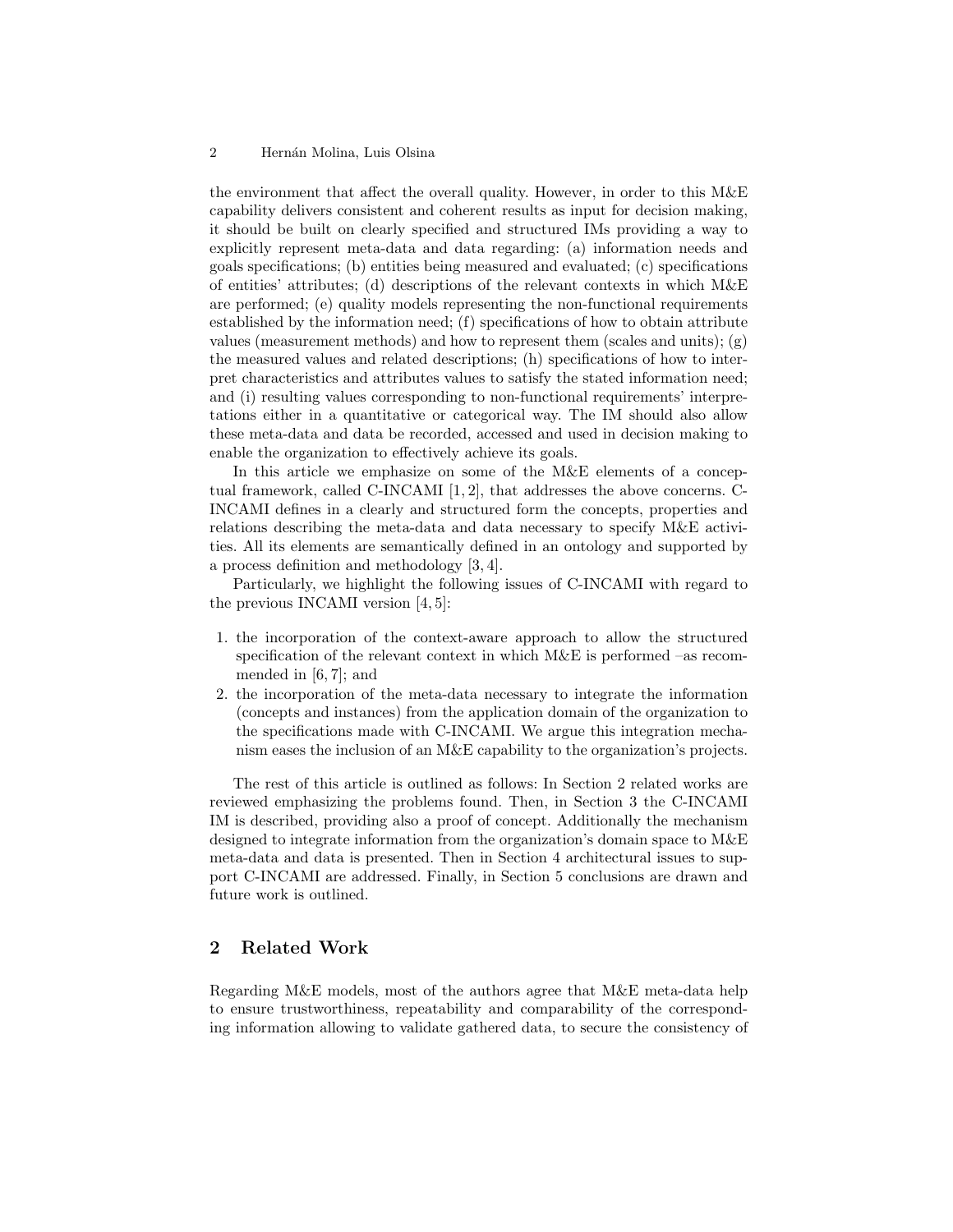conclusions during data analysis, and to properly guide updates to data repositories from meta-data changes, among other benefits. This statement is true if M&E meta-data and data includes also the information of the relevant context affecting how these activities are designed and performed, and results are lastly interpreted for decision making, as asserted in  $[6-11]$ . Also, to increase the benefits from using an IM to represent M&E activities, the model should support a mechanism to integrate and make use of the organization information space, thus taking advantage of its existing information assets.

Card presents in [12] an IM based on the general structure of the GQM approach [6] and the standard ISO/IEC 99:93 [13]. In this model, attributes of software entities are related to information needs by three levels of measures –base measures, derived measures and indicators. This model was adapted and included in the standard ISO/IEC 15939 [8]. However, all these works lack detailed specifications of how each concept is structured, i.e. which properties define them. In [11] Kitchenham *et al.* present an IM as an *Entity-Relationship* diagram to support databases of measurement data and its meta-data. This model is organized in three domains: an independent *generic domain* including attributes, units and scales; a *development model domain* translating attributes and units to measures linked to software entity types; and a *project domain* including actual entities linked to measured values obtained from the defined measures. As before, this model lacks a detailed specification of the included concepts. In [7] Briand *et al.* present an IM to support their proposed process, called GQM/MEDEA. This model includes also terms and relations related to measurement programs and their resources. However it provides neither detailed specifications of proposed concepts nor distinction between measurement procedures and corresponding measured values.

On the other hand, in [14] García *et al.* present a measurement meta-model based on a software measurement ontology. This meta-model allows to represent meta-data of measurement results and it can be used by organizations as a reference in the definition of its own measurement models and repositories, allowing all of their data be represented in an homogeneous way. As in cited works, the proposal does not provide a complete and structured specification for concepts and properties of the M&E meta-model. Olsina *et al.* present a conceptual framework for M&E, called INCAMI  $[4, 5]$ , defining in a structured form the concepts, properties and relations allowing to represent the necessary meta-data and data. This model is built around the *Information Need*, *Concept model*, *Attribute*, *Metric*, *Indicator* concepts. INCAMI allows for measured values and corresponding interpretations to be repeatable and comparable among different projects. It was used to develop an M&E repository [15] and also in different WebApps quality evaluation cases [16, 17]. The underlying ontology is based on concepts taken from the ISO standards [8, 18, 19] and other authors [11, 7]. Lastly, Barcellos *et al.* [20] propose a *Software Measurement Ontology* as a reference ontology to clearly and precisely describe the entities used in software measurement. Authors define a meta-model as a foundational ontology arguing the existing proposals in the field rather rely on low expressivity models. This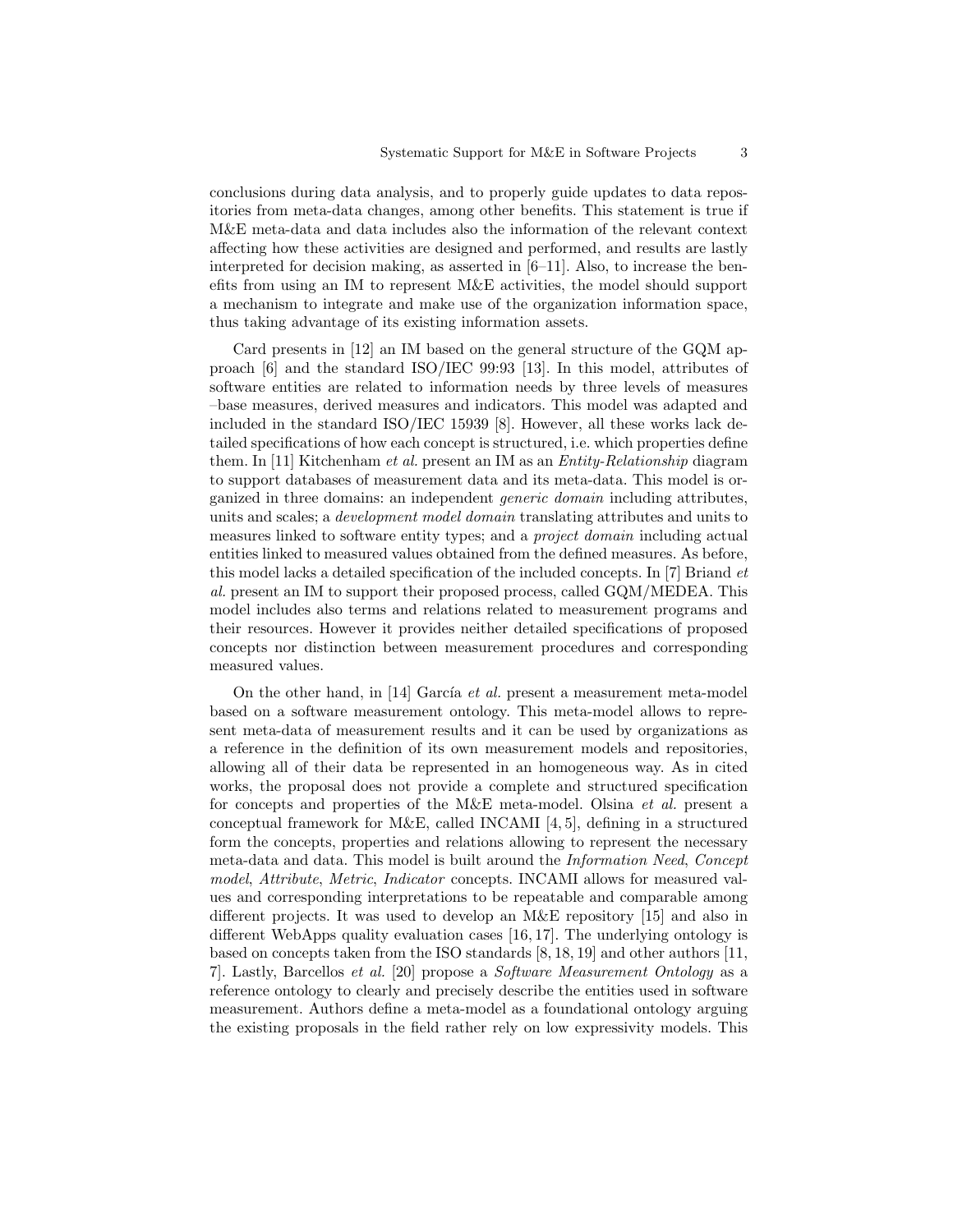ontology is structured in five sub-ontologies which, in turn, are associated with domain ontologies for software process and the organization. Nevertheless, the proposed model does not include the properties to characterize its concepts.

So far, regarding the context information issue, only some of the cited works include the term *context* or *environment* in their M&E models, although none of them provide a structured and complete specification. Regarding the domain integration issue, some of these works provide hints to that matter: Lawler & Kitchenham [21] argue their model can be integrated to support tools of the organization but without explaining the mechanisms to do so. On the other side, by using ontologies, the works in [4, 14, 20] offer the possibility of domain integration provided by the linking mechanisms of semantic web technologies.

# **3 M&E Data and Metadata**

C-INCAMI (*Contextual INCAMI*) defines in a clearly and structured form the concepts, properties and relations describing the meta-data and data –listed in Section 1- necessary to specify the design and implementation of M&E [2, 4]. C-INCAMI extends its predecessor [5] with *(i)* concepts, properties and relations to represent context descriptions associated to particular context-sensitive M&E elements, and corresponding mechanisms to use context descriptions in the design and interpretation of M&E activities, and *(ii)* a set of properties supporting a mechanism to integrate information from the organization's domain space to M&E specifications, and thus to ease the incorporation of C-INCAMI to the organization's conceptual and technological infrastructure.

To represent M&E information, C-INCAMI follows two modelling approaches: *(i)* an *object oriented approach* to describe the conceptual design of the terms and relations –particularly, the UML standard was used; and *(ii)* an *ontology approach* was used to represent and integrate definitions of concepts and relations taken from specific application domains, from which the entities and properties subject to M&E activities come from. The ontology approach was supported by *RDF Schema* due to its standardisation level and the availability of great deal of support tools for storage, management and validation of RDF data.

C-INCAMI is composed of four interrelated modules namely: *requirements*, *context*, *measurement* and *evaluation*, plus the main module *c-incami* containing a minimal set of concepts allowing to specify basic information of M&E projects, both as a way to organize the information related to each activity and also as a starting point for project management. We describe these modules below, illustrating its concepts and relations by means of a proof of concepts based on an actual case study performed with INCAMI [16].

# **3.1 Non-Functional Requirements**

The *requirements* module (c-incami::requirements package in Fig. 1) includes key concepts allowing to specify non-functional requirements for concrete entities, e.g. products, resources, processes, etc. First, an *information need* is specified stating the *purpose*, *point of view*, *focus* (a *Calculable Concept*), actual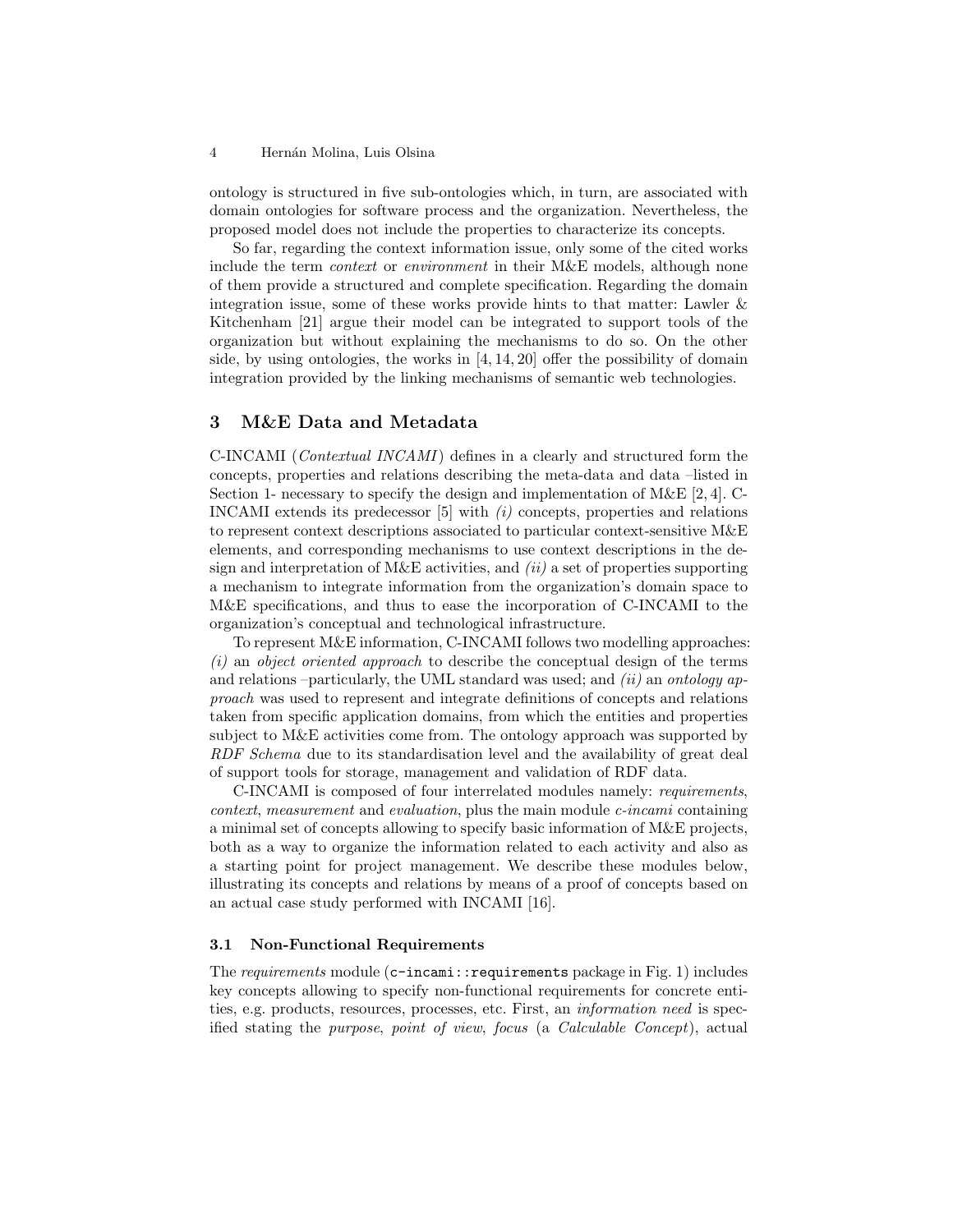relevant *context* (see relation characterizedBy) and the *category of the entities* to be assessed. Actual entities, belonging to these categories can also be specified. Note that a number of related entity categories, and concrete entities, can be specified as well. Non-functional requirements to represent the stated focus concept are designed in *concept models* by selecting and combining sub-concepts and, lastly, *attributes* associated with entities.





For example, the *information need* to evaluate *External Quality* (EQ) for the *Cuspide.com* WebApp can be specified as in Table 1. Then, for the *EQ* focus a *Concept Model* is selected from the M&E catalogue (Fig. 2(a)) and then populated with attributes also retrieved from the catalogue (Fig. 2(b)).

**Table 1.** *Information Need* for the EQ evaluation of *Cuspide.com*

| Purpose Focus |                                        | <b><i>User Viewpoint</i></b> Entity Category | Entity                      |
|---------------|----------------------------------------|----------------------------------------------|-----------------------------|
|               | Improve External Quality Customer user | Web Application                              | $\vert$ Cuspide.com $\vert$ |

### **3.2 Context Description**

The context module (c-incami::context package in Fig. 1) includes concepts and relations to specify context descriptions. *Context* is defined as *a special entity*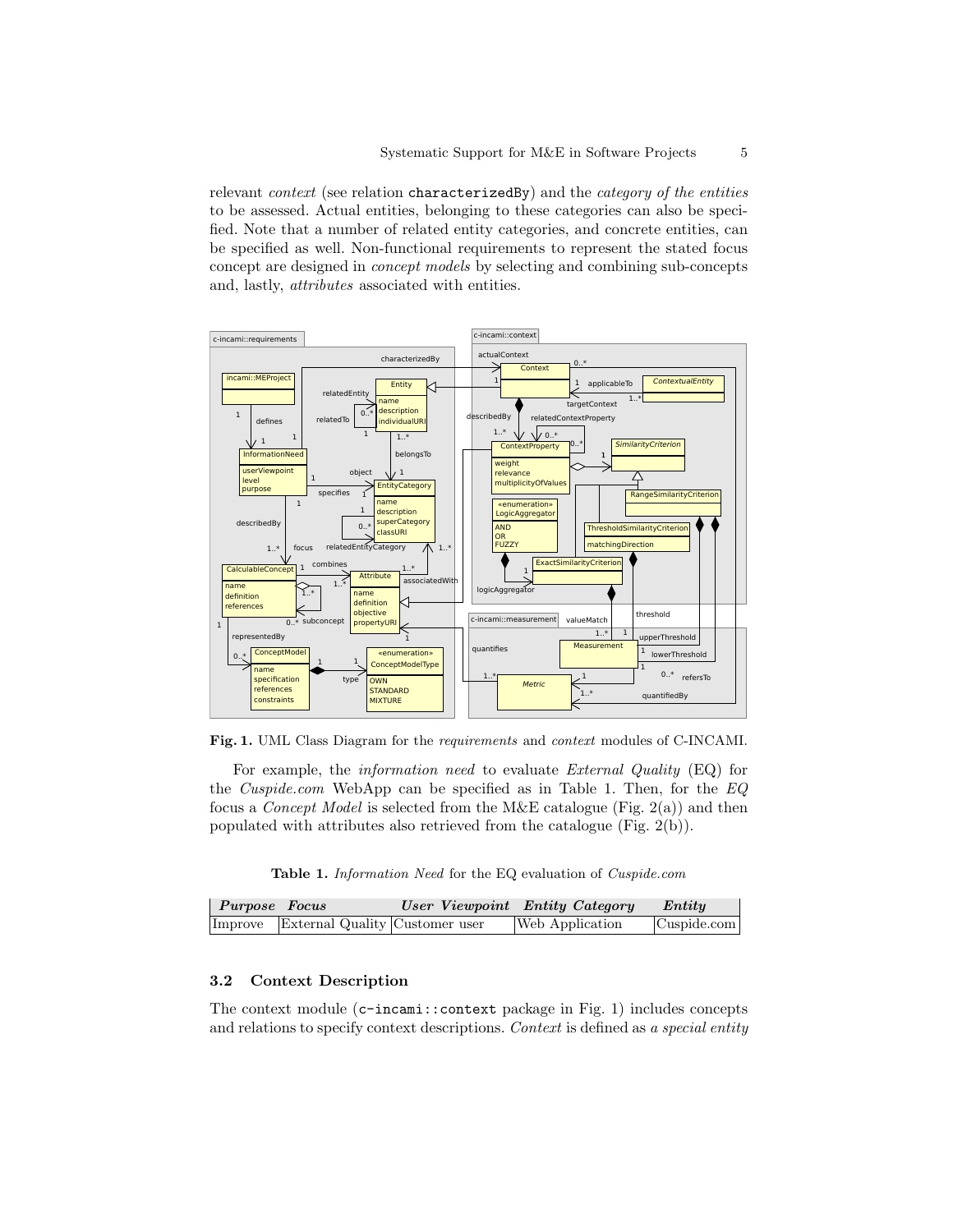| External Quality             | External Quality                                   |
|------------------------------|----------------------------------------------------|
| 1. Usability                 | 1. Usability                                       |
| 1.1. Understandability       | 1.1. Understandability                             |
| 1.2. Learnability            | 1.1.1. Shopping cart control ease to be recognized |
| 1.3. Operability             | 1.1.2. Add-to-cart control ease to be recognized   |
| 1.4. Accesibility            | 1.2. Learnability                                  |
| 2. Functional suitability    | 1.2.1. How-to-buy help availability                |
| 2.1. Functional completeness | 1.2.2. Readability of text                         |
| 2.2. Functional correctness  | 1.3. Operability                                   |
| 3. Information Quality       | 1.3.1. Shopping cart control permanence            |
| 3.1. Suitability             | 1.3.2. Add-to-cart control permanence              |
| $3.1.1. \ldots$              | $1.3.3. \ldots$                                    |
| $4. \ldots$                  | $2. \ldots$                                        |
|                              |                                                    |
|                              |                                                    |

(a) Selected Concept Model

(b) Extract of the edited Concept Model

**Fig. 2.** Concept Model used to represent EQ of *Cuspide.com*

(from requirements)*, described by a set of context properties which characterize the relevant state of the situation of an entity of interest. The situation is determined by the task and purpose towards that entity and its relations with other entities for that task and purpose.* A *Context Property* is *an attribute that describe the context of an entity and is associated with the category of some of the entities involved in that context*. It is characterized by name, definition, objective and, particularly, *relevance* (the rationale of using the property to describe the context), *weight* (relative importance among the sibling properties in the context) and the *multiplicity of values* the property may hold. A context property may also specify related relevant properties. Thus, a context is described by a set of entities involved in the situation (Entity::relatedEntity relation in Fig. 1) and by a set of context properties belonging to the involved entities.

In C-INCAMI, contexts can be described for two purposes or scenarios [2]: first, to describe the *actual context* in which M&E activities are performed – as defined by an *information need*- and second, to describe the *target context* to which a given *contextual entity* is coherently applicable (see applicableTo relation). A *Contextual Entity* is defined as *an entity whose correct usage or interpretation is sensitive to the context in which it will be applied and/or analysed*. Here, a contextual entity is an instance of a given concept from the C-INCAMI model. Concepts are declared as *contextual entities* by establishing an *is-a* relation with the latter. In the requirements module, the concepts *Attribute* and *Concept Model* are considered contextual entities.

The context module also allows to specify and associate a *similarity criterion* to each context property to be used when comparing two given context descriptions. A similarity criterion is *an assessment pattern that allows to determine the semantic similarity between values specified for a given context property in different context descriptions*. The similarity is determined taking one of the context descriptions as a reference and comparing it against a second context description, so the similarity criterion of the first context property is used. To this aim, three types of criterion were considered: an *exact match* comparison (a one-to-one equality for a set of values using a logic aggregator), a threshold match comparison and a range match comparison.This comparison is the building block of a context sensitive recommendation mechanism [2] in which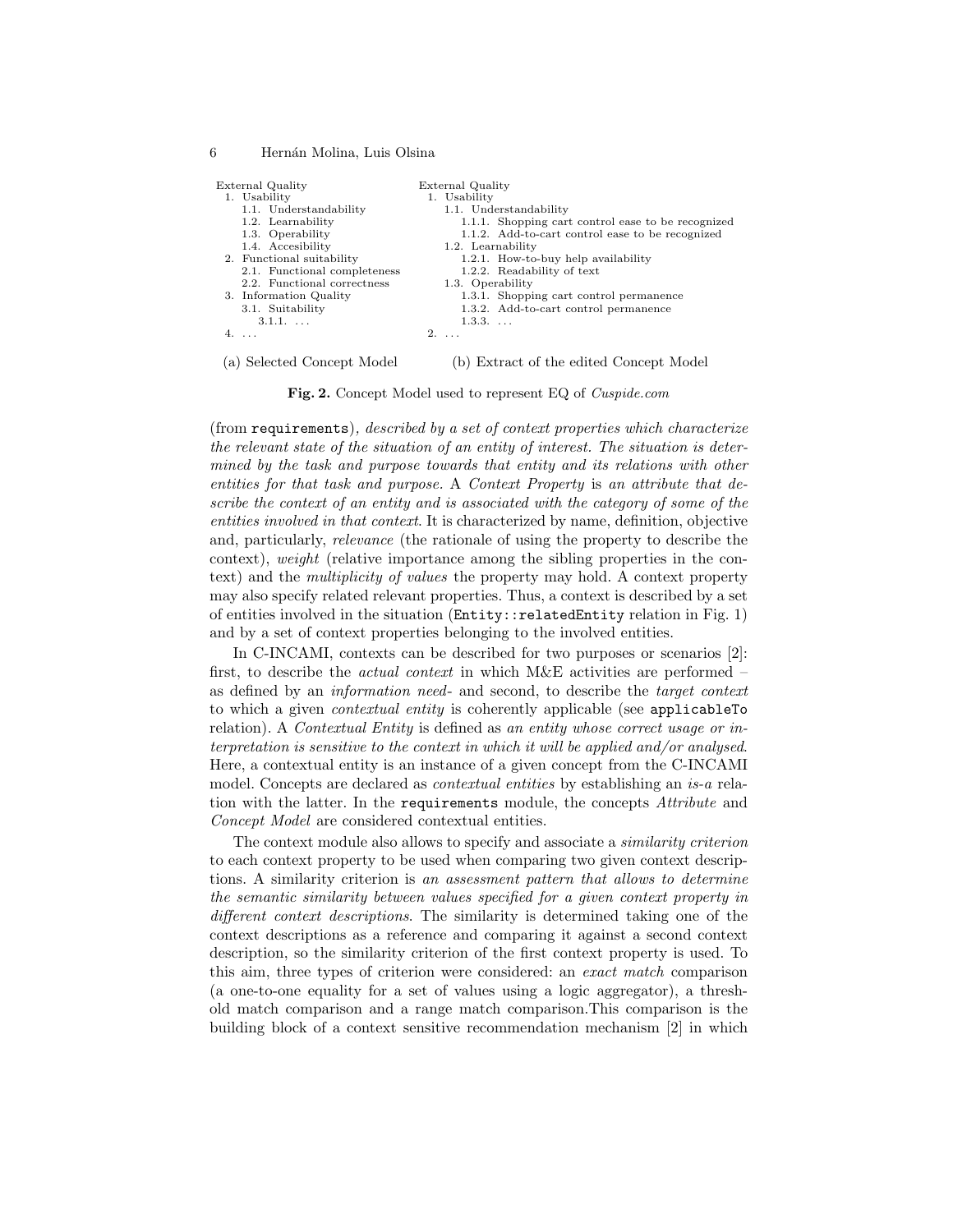target context descriptions of a given contextual entity are compared against the actual context of an M&E project to determine the applicability of such contextual entity to the project (for example an attribute to be included in a concept model).

Following its definition, context properties can be quantified in the same way attributes are quantified for measurement purposes. Details of this mechanism are given in subsection 3.3; here we just say that a *metric* is assigned to a context property and *measurements* are performed on the corresponding entity involved in the context. However, for the two scenarios presented before, contexts are described in different ways. For *actual contexts*, relevant *entities* are associated to it, as well as relevant *(context) properties* belonging to these entities. The selected context properties are then specified (remember Fig. 1); particularly, an exact match *similarity criterion* is set as default. Then each context property is quantified following the specification of the associated *metric*. Each recorded measurement is associated to the similarity criterion and to the entity onto which the measurement was taken. *Target contexts* are described similar to actual contexts, with the difference that no entities are identified. Also context properties are quantified by measurements (following a selected metric) but in this case any similarity criterion type can be specified, adjusting its parameters, to cover the different contexts to which the contextual entity can be applied.

In the example, to describe the *actual context*, a number of relevant entities and properties are selected and quantified, as presented in Table 2.

| Name             | Entity category                                                                   | <b>Entity Category</b>  | M&E Proyect                       |
|------------------|-----------------------------------------------------------------------------------|-------------------------|-----------------------------------|
| Definition       |                                                                                   |                         |                                   |
|                  | Category to which the evaluated entity be- <b>Related Context Prop-</b><br>longs. | erty                    | Evaluation target                 |
| Relevance        | The entity category may determine other reCategorical Scale (Cat-                 |                         | [Web application   Desktop        |
|                  | properties to be used in the context descripegorical Values)                      |                         | application   Embeeded com-       |
|                  | may also help in selecting information elem                                       |                         | ponent   Web page   Test case     |
|                  | during $M\&E$ design.                                                             |                         | Application server]               |
|                  |                                                                                   | Multiplicity Of Values  |                                   |
|                  | Prop. URI http://myorg.com/context/EntityCategory                                 | Measures (Value)        | Web Application                   |
|                  |                                                                                   |                         |                                   |
| Name             | <b>Evaluation target</b>                                                          | <b>Entity Category</b>  | M&E Proyect                       |
| Definition       | The scope or range within which evaluation Related Context Prop-                  |                         |                                   |
|                  | results are interpreted for decision making.                                      | erty                    |                                   |
| Relevance        | It may help in selecting information elemen                                       | Categorical Scale (Cat- | [internal evaluation   external   |
|                  | evaluation design.                                                                | egorical Values)        | certification]                    |
|                  |                                                                                   | Multiplicity Of Values  | $\mathbf{1}$                      |
|                  | Prop. URI http://myorg.com/context/EvaluationTarget                               | Measures (Value)        | internal evaluation               |
|                  |                                                                                   |                         |                                   |
| <b>Name</b>      | <b>Automated support</b>                                                          | <b>Entity Category</b>  | M&E Proyect                       |
| Definition       | Support for the automation of different Related Context Prop-                     |                         |                                   |
|                  | methods and procedures to be used in the erty                                     |                         |                                   |
|                  | implementation of M&E activities.                                                 |                         |                                   |
| <b>Relevance</b> | It may help in selecting information elemen Categorical Scale (Cat-               |                         | [Additive]<br>Model<br><b>LSP</b> |
|                  | $M\&E$ design that rely on automated methologorical Values)                       |                         | Method   Lexile Analyzer®         |
|                  |                                                                                   |                         | Web crawlerl                      |
|                  |                                                                                   | Multiplicity Of Values  | $\Omega$                          |
|                  | Prop. URI http://myorg.com/context/AutomatedSupport                               | Measures (Value)        | LSP<br>method.<br>Lexile          |
|                  |                                                                                   |                         | Analyzer®, Web crawler            |
|                  |                                                                                   |                         |                                   |
| Name             | Supported natural language                                                        | <b>Entity Category</b>  | Web Application                   |
| Definition       | Natural languages in which the content of Related Context Prop-                   |                         | Target market scope, Target       |
|                  | the Web site is written.                                                          | erty                    | geographic region, Main con-      |
|                  |                                                                                   |                         | tent type                         |
| Relevance        | It may help in measurement design since th Categorical Scale (Cat-                |                         | An enumeration of natural         |
|                  | site's text is part of the content whose qualegorical Values)                     |                         | languages' names.                 |
|                  | measured and evaluated                                                            | Multiplicity Of Values  | 0                                 |
|                  | Prop. URI http://myorg.com/context/                                               | Measures (Value)        | Spanish                           |
|                  | SupportedNaturalLanguage                                                          |                         |                                   |

**Table 2.** Some properties describing the *actual context* of the EQ evaluation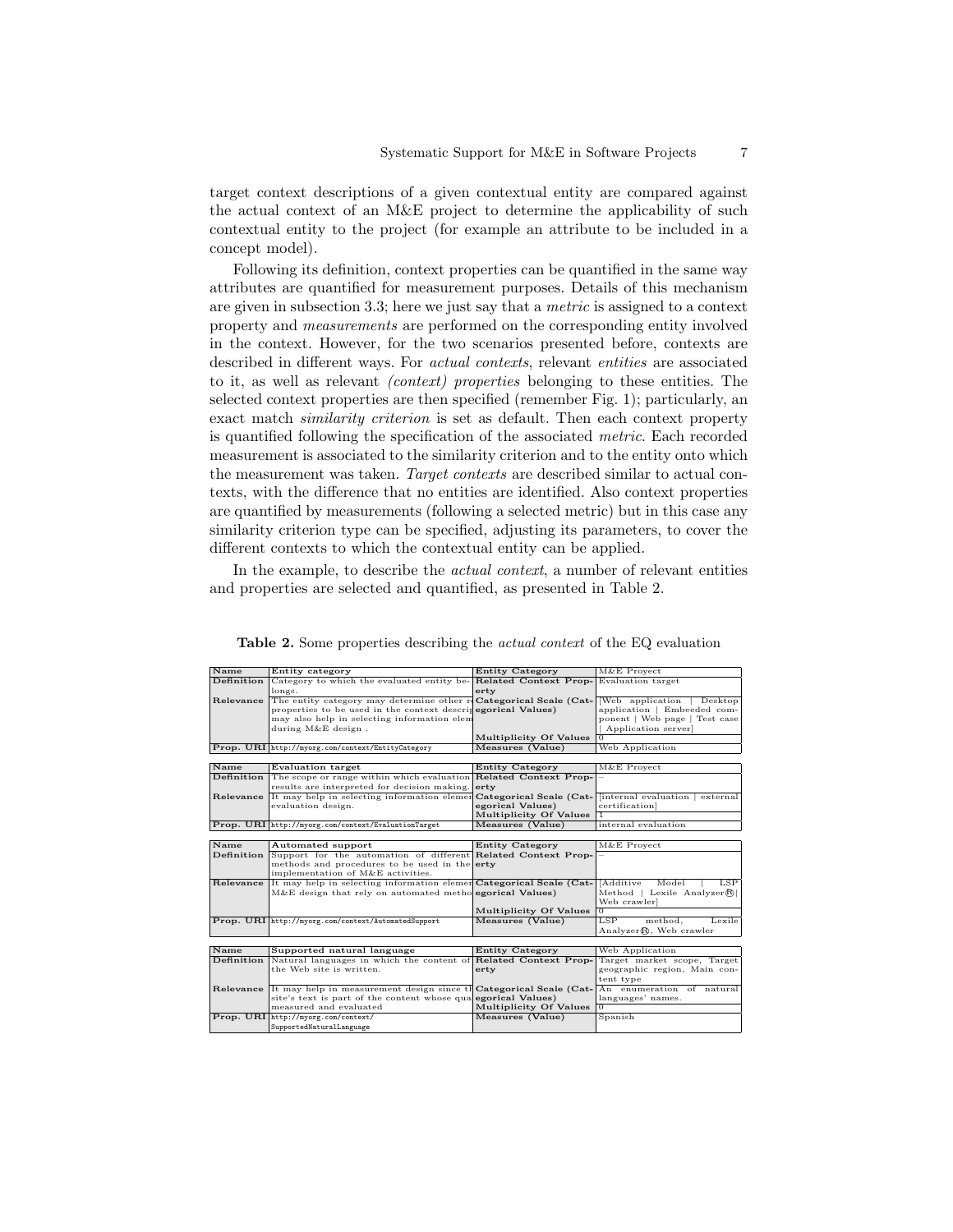#### **3.3 Measurement Design and Execution**

The *measurement* module (see Fig. 3(a)) includes key concepts allowing to specify the design and execution of such activity by means of *Metrics* and related concepts. To each attribute in a concept model (recall Fig. 1) a metric is assigned which specifies a *method* (how to obtain a value), and a *scale* (how to represent it). The module allows to define *numerical and categorical scales*, each of one defined with their particular meta-data. All metrics are grouped under a *Measurement Project*, which also maintains references to entities being measured. Results of applying metrics can also be specified in *measurements* meta-data, associated to the entity from which they were taken, including the resulting *measure* (i.e. the value). The module allows to specify *Direct Metrics*, which include a *measurement method* to produce a value directly, and *Indirect Metrics*, which include a *calculation method* to produce a value by performing a calculation based on results obtained from related metrics.



**Fig. 3.** Class Diagram for the *measurement* and *evaluation* modules of C-INCAMI.

Here, *metrics* are considered *contextual entities* since their definition may entail a particular characteristic of the target context, mainly associated to the nature of attributes being measured or to the available resources needed to perform the measurement as defined in the metric.

Following the example, we illustrate the measurement design for the *Readability of text* attribute (coded 1.2.2 in the Fig. 2(b)). Here a metric must be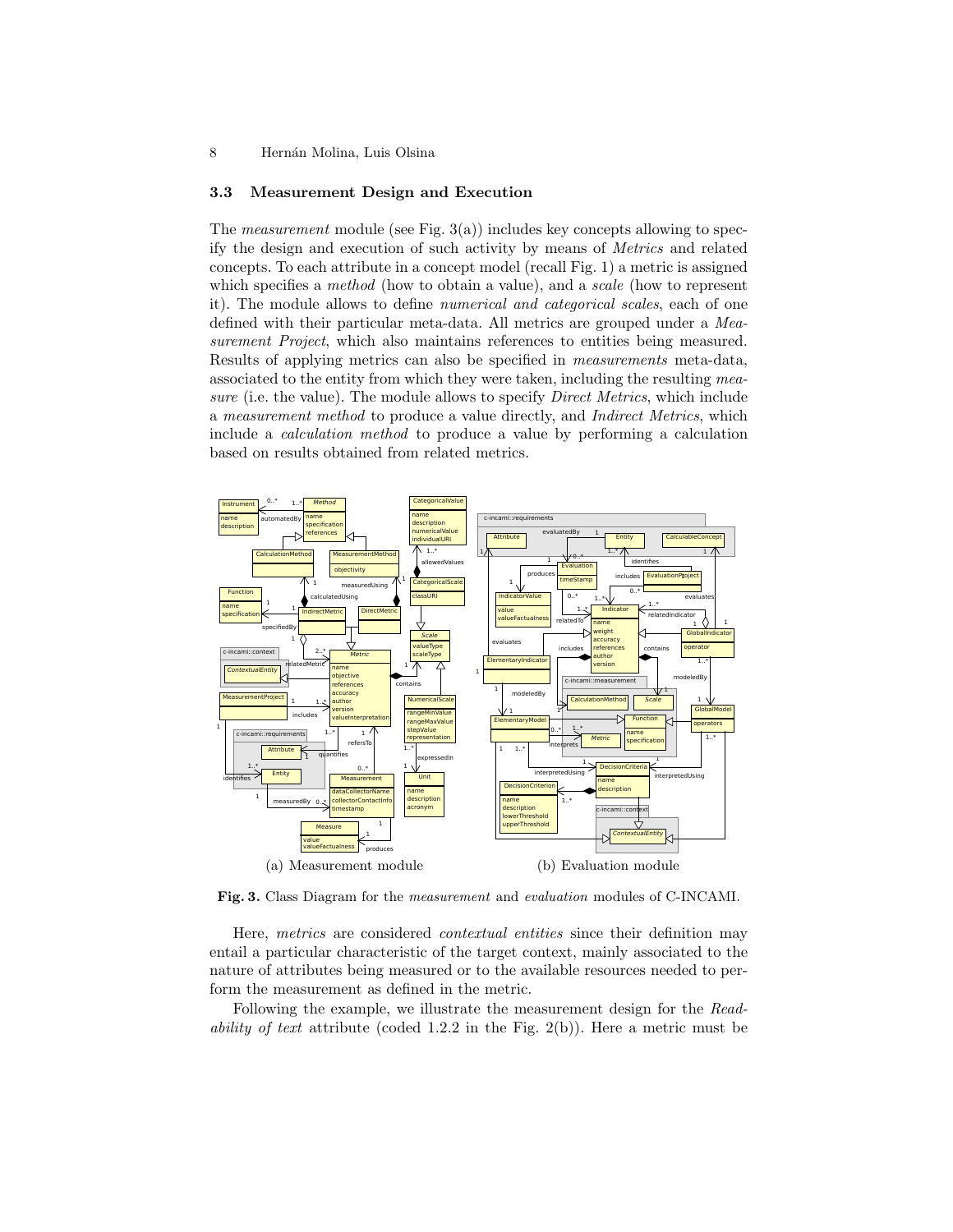selected from the M&E catalogue, this time using the *target context* of the metrics that quantify such attribute to determine their applicability to the *actual context*. One of the metrics found is *Lexile Text*, whose specification, together with its target context, are presented in Table 3. It can be observed that this metric can be applied both to English an Spanish texts and also requires a specific software tool. Also the metric *Fog Index* quantifying the same attribute is found. By definition, this metric is applicable to English texts and the obtained values are interpreted in terms of U.S. education grades needed to comprehend the text (reflected in the context property: *Supported Natural Language* = English). Reviewing the actual context properties described in Table 2, it can be seen that the *Lexile Text* metric is the only one applicable to the current M&E project.

**Table 3.** Specification of "Lexile Text" metric to quantify the "Readability of Text" attribute. (a) Specification of the "Lexile Text" metric.

| DIRECT METRIC                       |                                                                                                     |             |                                                              |  |
|-------------------------------------|-----------------------------------------------------------------------------------------------------|-------------|--------------------------------------------------------------|--|
| Name                                | Lexile Text                                                                                         | Objetive    | To assess a text's readability.                              |  |
| References                          | http://www.lexile.com                                                                               | Accuracy    | $100\%$                                                      |  |
| Author                              | MetaMetrics, Inc.                                                                                   | Version     | 1.0                                                          |  |
|                                     | Value interpretation The numeric representation of a text's readability (or difficulty). The bigger |             |                                                              |  |
|                                     | the value, the higher the level of difficulty of the text.                                          |             |                                                              |  |
| <b>SCALE (NUMERICAL SCALE)</b>      |                                                                                                     |             |                                                              |  |
| Value type                          | <b>INTEGER</b>                                                                                      | Scale type  | ABSOLUTE                                                     |  |
| Representation                      | <b>DISCRETE</b>                                                                                     | <b>UNIT</b> |                                                              |  |
| Range Min Value                     | $\Omega$                                                                                            | Name        | Lexile                                                       |  |
| Range Max Value                     | 2000                                                                                                | Description | The numeric representation of an individual's                |  |
|                                     |                                                                                                     |             | reading ability or a text's readability (or difficulty)      |  |
| <b>Step Value</b>                   | 10                                                                                                  | Acronym     | L                                                            |  |
| <b>MEASUREMENT METHOD</b>           |                                                                                                     |             |                                                              |  |
| Name                                | Lexile Text Measure                                                                                 |             |                                                              |  |
| Specification                       |                                                                                                     |             | Follow the Lexile Analyzer RG uidelines for analyzing texts. |  |
| References<br>http://www.lexile.com |                                                                                                     |             |                                                              |  |

### (b) Target context for the "Lexile Text" metric.

| CONTEXT PROPERTY                  |                                        |                        |                  |  |  |
|-----------------------------------|----------------------------------------|------------------------|------------------|--|--|
| Name                              | Supported Natural Language             | Weight                 | 0.5              |  |  |
| Relevance                         | This metric can be applied to a number | Multiplicity of Values | $\Omega$         |  |  |
|                                   | of natural languages.                  | Measures (value)       | english, spanish |  |  |
| <b>Exact Similarity Criterion</b> |                                        | Logic Aggregator       | OR.              |  |  |
|                                   |                                        | Value Match            | english          |  |  |
|                                   |                                        | Value Match            | spanish          |  |  |
| <b>CONTEXT PROPERTY</b>           |                                        |                        |                  |  |  |
| Name                              | Automated support                      | Weight                 | 0.5              |  |  |
| Relevance                         | This metric requires the use of a      | Multiplicity of Values |                  |  |  |
|                                   | particular tool to perform the         | Measures (value)       | Lexile Analyzer® |  |  |
| <b>Exact Similarity Criterion</b> |                                        | Logic Aggregator       | <b>OR</b>        |  |  |
|                                   |                                        | Value Match            | Lexile Analyzer® |  |  |

Once all attributes in the concept model were assigned a metric, measurements are performed for each attribute, associating the result to the corresponding entity. In the example, the metric *Lexile Text* produces a measurement whose measure (value) is 750*L*.

#### **3.4 Evaluation Design and Execution**

The *evaluation* module (see Fig. 3(b)) includes key concepts allowing to specify the design and execution of the evaluation. Evaluation is guided by *Indicators* that interpret non-functional requirements specified in *concept models* (from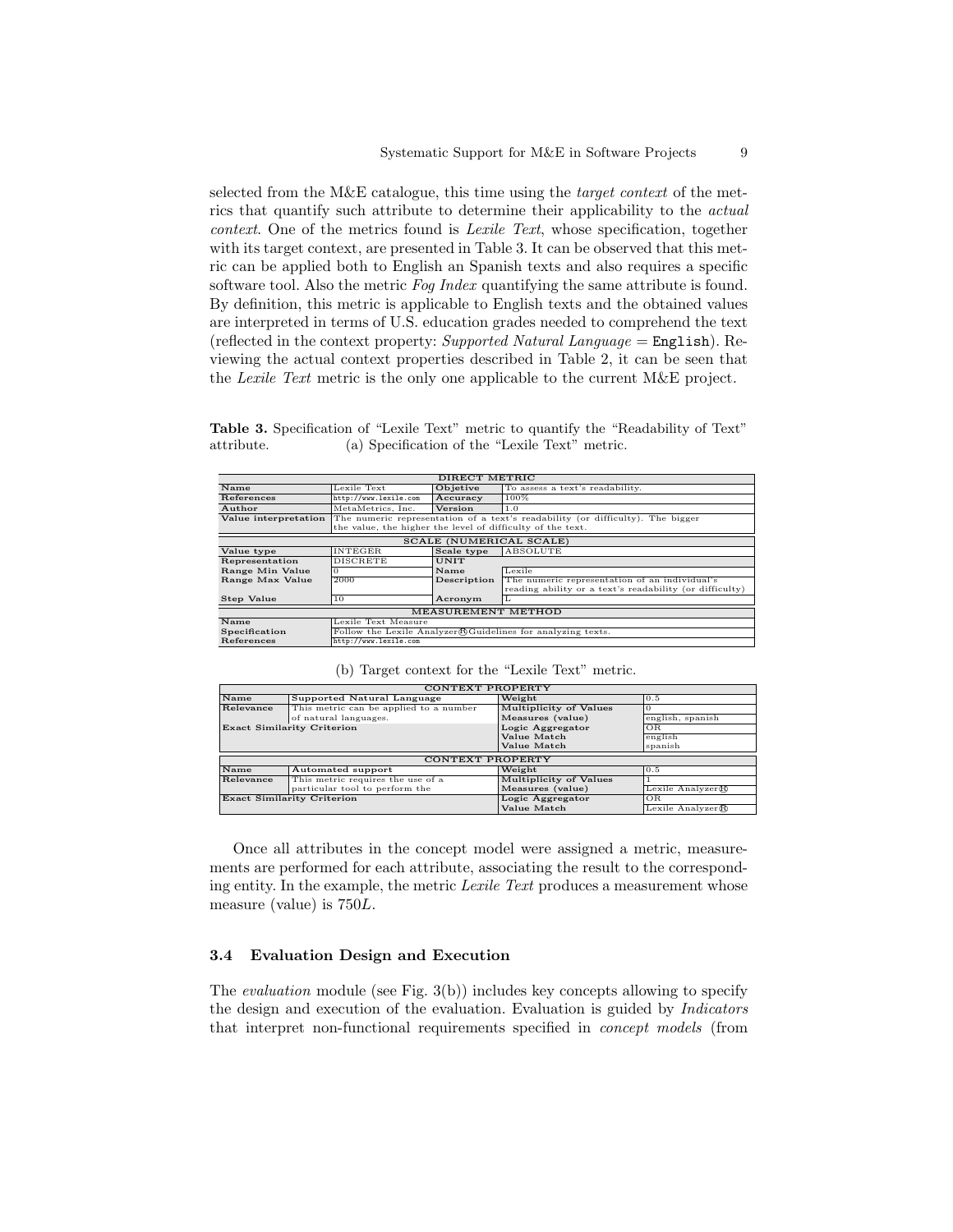requirements). Like metrics, indicators produce values to be used for later interpretation, by using a *calculation method* and *scale* to represent these values. All indicators are grouped under an *Evaluation Project*, also maintaining references to actual entities being evaluated.

Two kinds of indicators can be specified in C-INCAMI. *Elementary indicators* evaluate or interpret *attributes* in a concept model by applying an *elementary model* that maps domain specific values obtained by means of a *metric* to values represented in a normalized scale that allows to uniformly interpret non-functional requirements. *Global indicators* evaluate or interpret *calculable concepts* in a concept model by applying a *global model* that aggregates values obtained from related indicators. Results of executing the evaluation can also be specified in *evaluations*, each of them with the associated *indicator value* and corresponding meta-data. Both global and elementary models allow to specify *decision criteria* to represent different acceptability levels for the resulting indicator's values.

Here, both *elementary and global models* are considered *contextual entities*. In the first case, elementary models are closely related to *metrics* –also contextual entities. In the second case, different *global models* may be applied due to particular assessment requirements, considering that global models may provide different degrees of flexibility and precision. Likewise for *decision criteria*.

Following with the example, for the evaluation design, *elementary and global indicators* –and their corresponding models- must be decided. First, a common *scale* is selected for all indicators to unify the interpretation. In this case it is established a *numeric scale* of type RATIO, using a REAL value type with CONTINUOUS representation, ranging between 0*.*0 and 100*.*0. Then, an elementary indicator and model is assigned to each attribute in the concept model. For the *Readability of Text* attribute (coded 1.2.2 in Fig. 2(b)) only one elementary model is found in the M&E catalogue, which converts values in the scale of the *Lexile Text* metric to three possible indicator values (see Equation 1). This elementary model is targeted to contexts where the main entity category is a *Web Page* or a *WebApp*, satisfying the applicability to the actual context.

$$
EM_{LT} = \begin{cases} 0 & si \ 1500 < M_{LT} \\ 50 & si \ 800 < M_{LT} \le 1500 \\ 100 & si \ 0 \le M_{LT} \le 800 \end{cases} \tag{1}
$$

For the global model to interpret calculable concepts in the concept model, the LSP (Logic Scoring of Preference) Model [22] is selected. This model takes a number of *preference values* and corresponding *weights* as input, and uses a *logic operator* (from a set of operators ranging from full disjunction to full conjunction), to produce a preference value for a given calculable concept, also using the scale selected before (see Equation 2). Because of this model, weights must be set for all indicators and also a logic operator for each global indicator (as shown in Fig. 4).

$$
e_0 = (W_1 e_1^r + \dots + W_k e_k^r)^{1/r}, \nwhere\n(W_1 + \dots + W_k) = 1, W_i > 0, \n\begin{cases}\ni = 1, \dots, k.\n\end{cases}
$$
\n(2)

Then, to unify indicator interpretations a single set of decision criteria is selected: the *"internal evaluation criteria"* (see Table 4) specifies four accept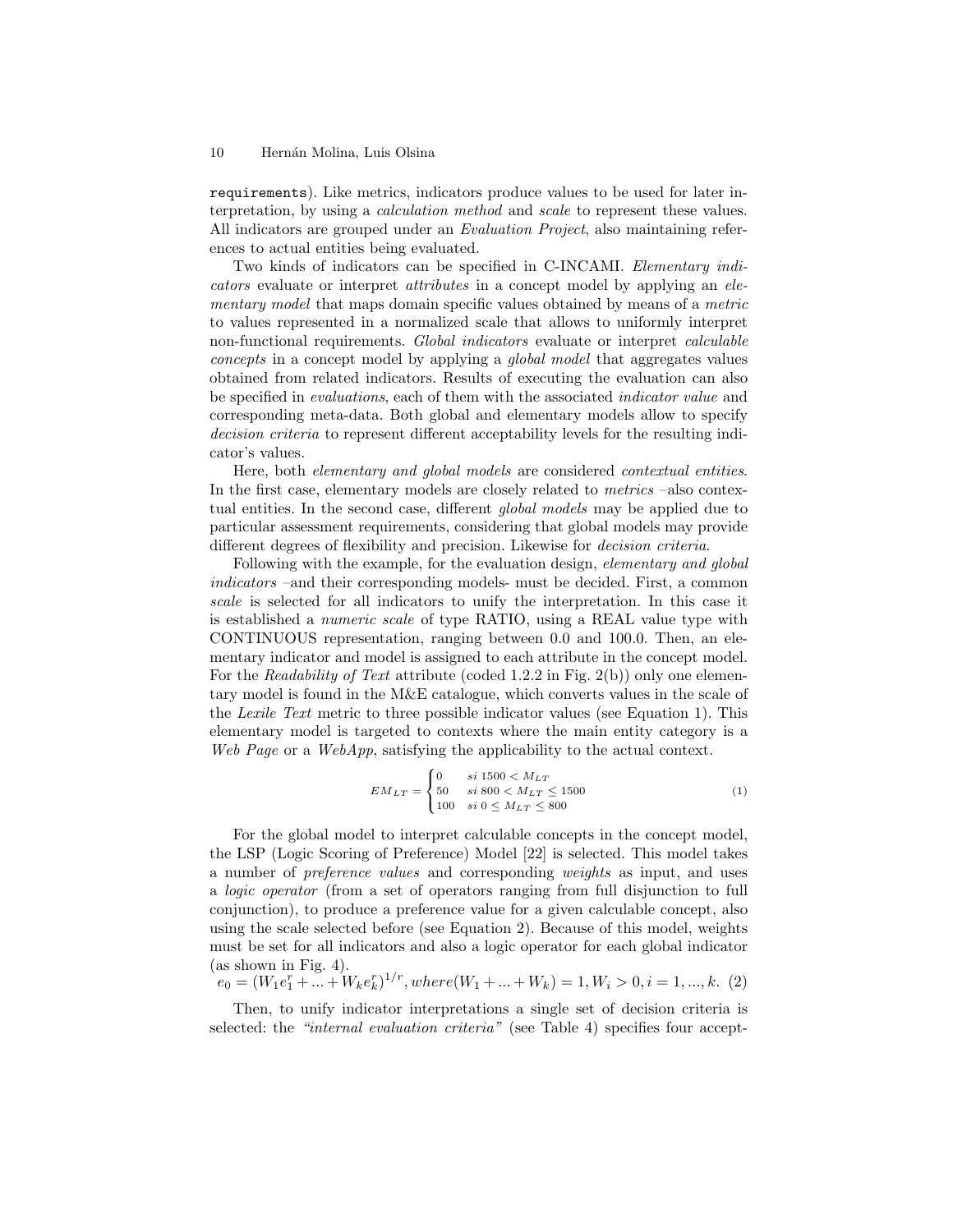Systematic Support for M&E in Software Projects 11

- (GI) External Quality /Operator: CA
- 1. **(GI)** Usability **/Operator**: *C−* **/Weight**: 0*.*2  $1.1.$
- 2. **(GI)** Functional Suitability **/Operator**: *C−* **/Weight**: 0*.*2
- 2.1. ... 3. **(GI)** Information Quality **/Operator**: *C−* **/Weight**: 0*.*3
- 3.1. **(GI)** Suitability **/Operator**: *C−* **/Weight**: 0*.*7
	- 3.1.1. **(GI)** Coverage **/Operator**: *C − −* **/Weight**: 0*.*45
	- 3.1.1.1. **(EI)** Foreign language support **/Weight**: 0*.*25
		- 3.1.1.2. **(EI)** Line item information completeness **/Weight**: 0*.*2
		- 3.1.1.3. **(EI)** Product description completeness **/Weight**: 0*.*25
		- 3.1.1.4. **(EI)** Shipping and handling information completeness **/Weight**: 0*.*15
		- 3.1.1.5. **(EI)** Return policy information completeness **/Weight**: 0*.*15

 $3.1.2.$  ...

**Fig. 4.** Excerpt of the designed indicators to interpret *EQ* for *Cuspide.com*

ability levels to interpret evaluation results and to make decisions accordingly. Also in this case, the *target context* of this criteria, which includes only the context property *"evaluation target"* with the value internal evaluation, fully satisfies the applicability to the *actual context*.

**Table 4.** Specification of the *"Internal evaluation criteria"* Decision Criteria

| Decision Name |      | Satisfies completely                                                   | Upper Threshold 100         |  |
|---------------|------|------------------------------------------------------------------------|-----------------------------|--|
|               |      | Criterion Description Requirements are fully satisfied.                | Lower Threshold 90          |  |
| Decision      | Name | Satisfies with improvements                                            | Upper Threshold 90          |  |
|               |      | Criterion Description Improvement actions should be implemented        | Lower Threshold 80          |  |
|               |      | in the medium-term.                                                    |                             |  |
|               |      |                                                                        |                             |  |
| Decision      | Name | Satisfies marginally                                                   | Upper Threshold 80          |  |
|               |      | Criterion Description Improvement actions should be implemented        | Lower Threshold 60          |  |
|               |      | in the short-term.                                                     |                             |  |
| Decision      | Name | Does not satisfies                                                     | Upper Threshold $60$        |  |
|               |      |                                                                        |                             |  |
|               |      | <b>Criterion Description Improvement actions should be implemented</b> | Lower Threshold $\boxed{0}$ |  |
|               |      | urgently.                                                              |                             |  |

#### **3.5 Domain Integration**

As introduced in Section 1, an improvement made to INCAMI was the capability to integrate application domain specifications to M&E specifications. This capability relies on the *URI* mechanism used to identify resources both in the traditional Web and lately in the Semantic Web. Particularly, the integration mechanism designed for C-INCAMI requires that the information from the application domain of an organization be represented in *RDF*, following the *ontology modelling approach* mentioned at the beginning of Section 3.

So, the integration mechanism consists of basically an *URI attribute* in the corresponding C-INCAMI concept specification linking to a particular description in the RDF domain information space of the organization, which contains the definitions used in its activity. To better understand this mechanism, follow the example in Fig. 5. In the *requirements* module (remember Fig. 1), an *Entity Category* links to an RDF class definition (classUri) corresponding to some concept in the organization's application domain; an *Entity* links to an RDF resource or individual description (individualURI), instance of the RDF class linked by entity category to which the entity belongs; and an *Attribute* links to a RDF property definition (propertyURI) whose domain is the RDF class linked by the entity category with which the attribute is associated.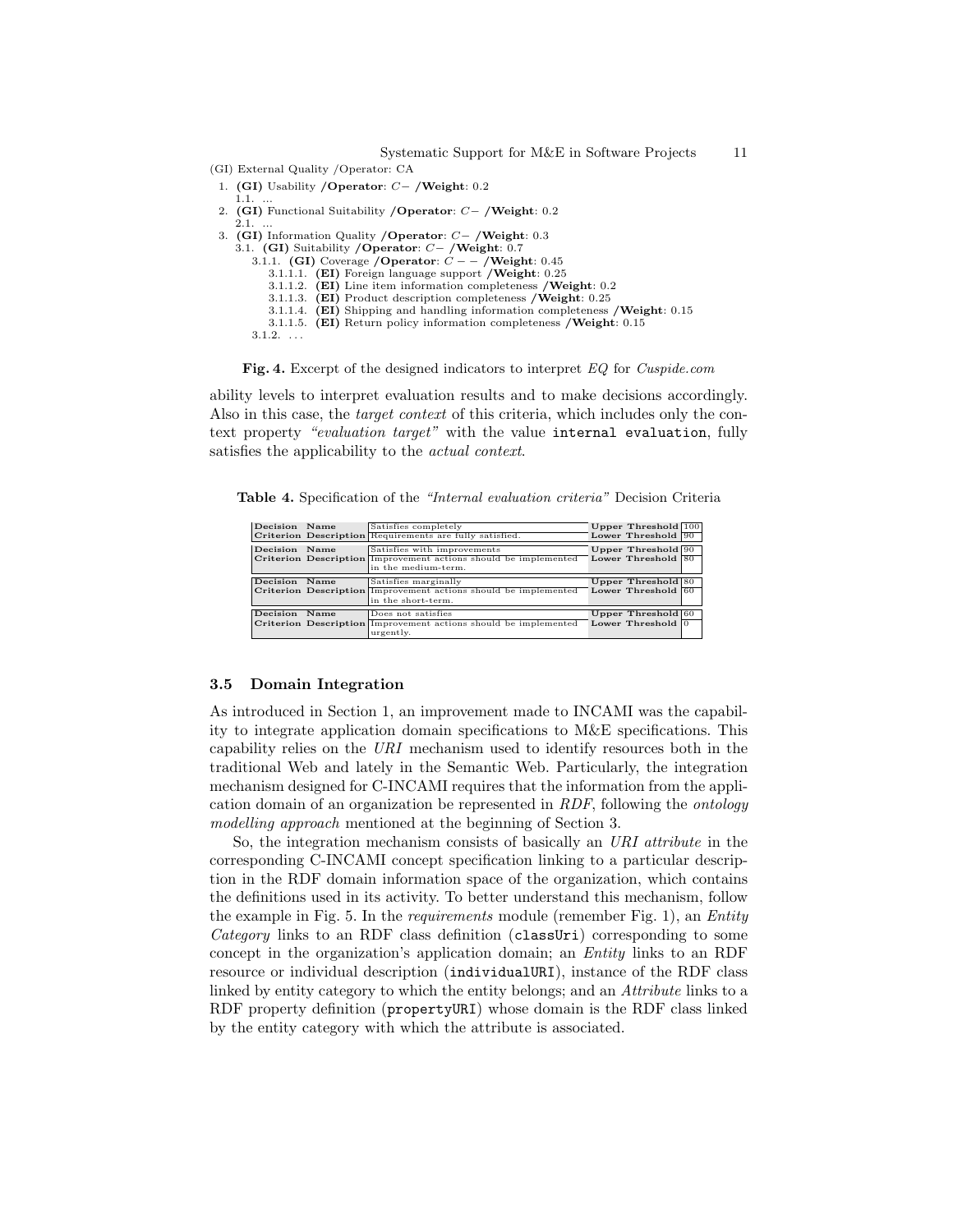In the *measurement* module (Fig. 3(a)), a *Categorical Scale* can be linked to an RDF class definition (classURI), analogously to Entity Categories, and *Categorical Values* included in such scale can be linked to resources or individuals descriptions (propertyURI) whose type is an RDF class linked to the corresponding categorical scale.

This integration mechanism strengthens the consistency of M&E specifications with regard to information in the application domain. Also further mechanisms can be devised to automatically gather specifications of entities, attributes, context properties, and so forth, from organization's repositories.



**Fig. 5.** C-INCAMI specifications integrated to application domain RDF descriptions.

# **4 Software Architecture**

To support the C-INCAMI modelling proposal, a software architecture and tool was designed and developed. In the designed architecture (see Fig. 6) a WebApp includes, at the core, the *C-INCAMI Subsystem* which implements the C-INCAMI modules, as presented in Section 3, plus a set of utility modules to coordinate their operation. On top of it lies a software layer enforcing the workflow of the M&E activities –as defined in the corresponding process  $[3]$ -, using the core C-INCAMI modules to represent the information. A presentation layer is responsible to provide a web interface to evaluators. In turn, the C-INCAMI subsystem uses a set of data access modules to provide persistence capabilities for *M&E projects*, to access the *organization's repositories* containing application domain information, and to manage the *C-INCAMI Catalogue*.

The *C-INCAMI catalogue* [15] stores M&E specifications following the structure of the C-INCAMI concepts definitions. The stored specifications include reusable information elements, such as *attributes*, *entity categories* and *entities*, *context properties*, *concepts* and *concept models*, *metrics*, *elementary* and *global models* and *decision criteria*. Also, each *contextual entity* (as presented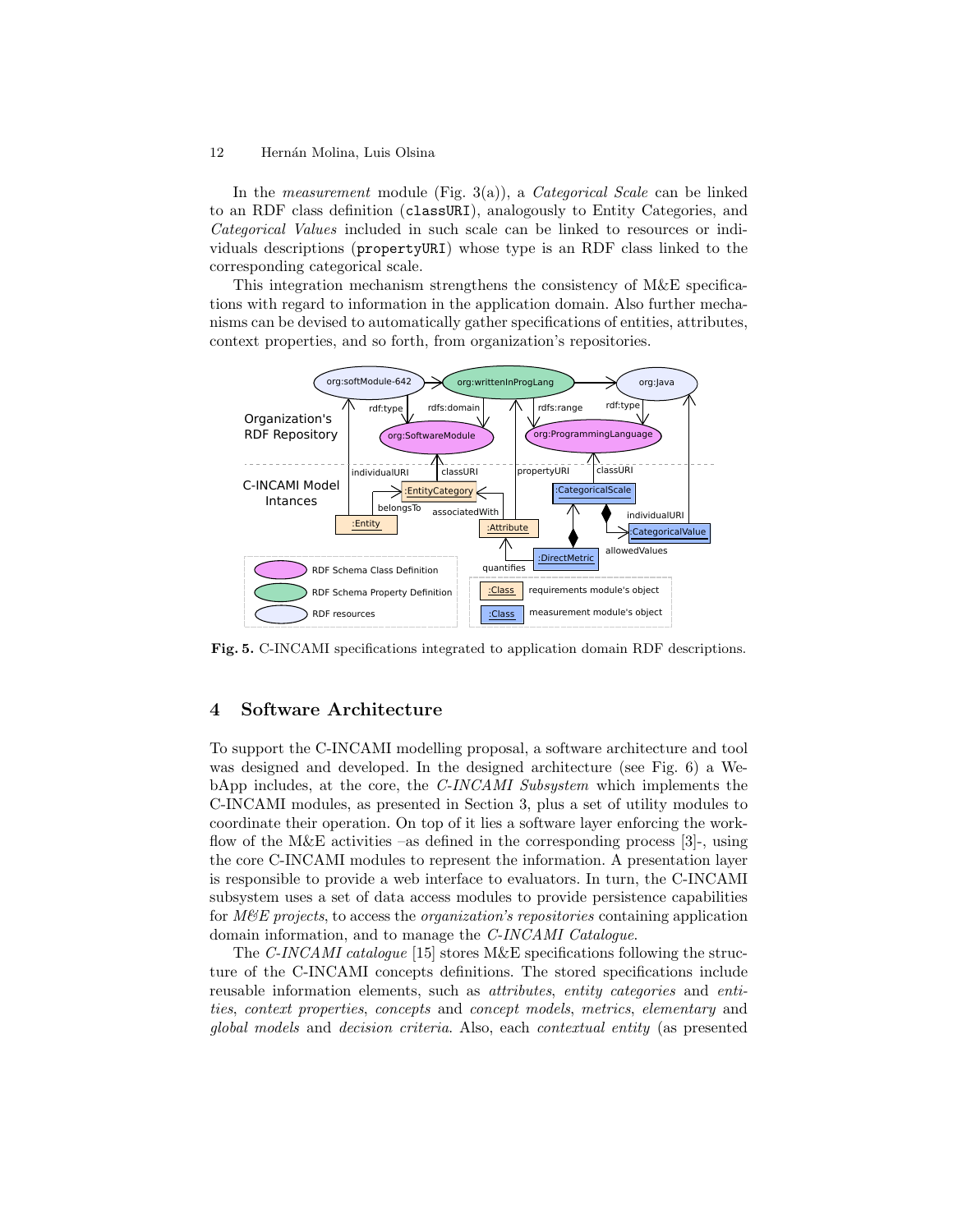

**Fig. 6.** Software Architecture supporting the C-INCAMI information model.

along Section 3) is stored with its corresponding *target context* description. These are represented in RDF and made available through *Sesame* (http: //www.openrdf.org/), a framework for RDF/S storage, querying and reasoning.

The *Application Domain Repository* is typically a relational database. Although the module to retrieve M&E specifications from DB's was not included in the implementation supporting C-INCAMI, an important number of tools exists to accomplish this (http://www.w3.org/2001/sw/rdb2rdf/).

# **5 Concluding Remarks and Future Work**

In this article we have highlighted two aspects of C-INCAMI, an IM defining in an explicit and structured way the concepts, properties and relations necessary to represent consistent and coherent information (data and meta-data) in the design and execution of M&E activities. Particularly, we have stressed on the capability of C-INCAMI to represent context information associated to M&E specifications, used also to provide context sensitive recommendations when designing M&E and interpreting results. We have also discussed the integration mechanism designed for C-INCAMI allowing to reuse information elements (data and meta-data) from the organization's application domain in the specification of M&E activities. Finally, we have described a software architecture to support the C-INCAMI model, including the highlighted aspects, to ease the implementation of the proposal. As reviewed in Section 2, both aspects represent a contribution with respect to existing proposals. These aspects were also illustrated by excerpts of examples as a proof of concept.

Future works will strive in provide C-INCAMI the capability of specifying information needs and objetives at different organizational levels to track low level M&E results to high level goals of the organization.